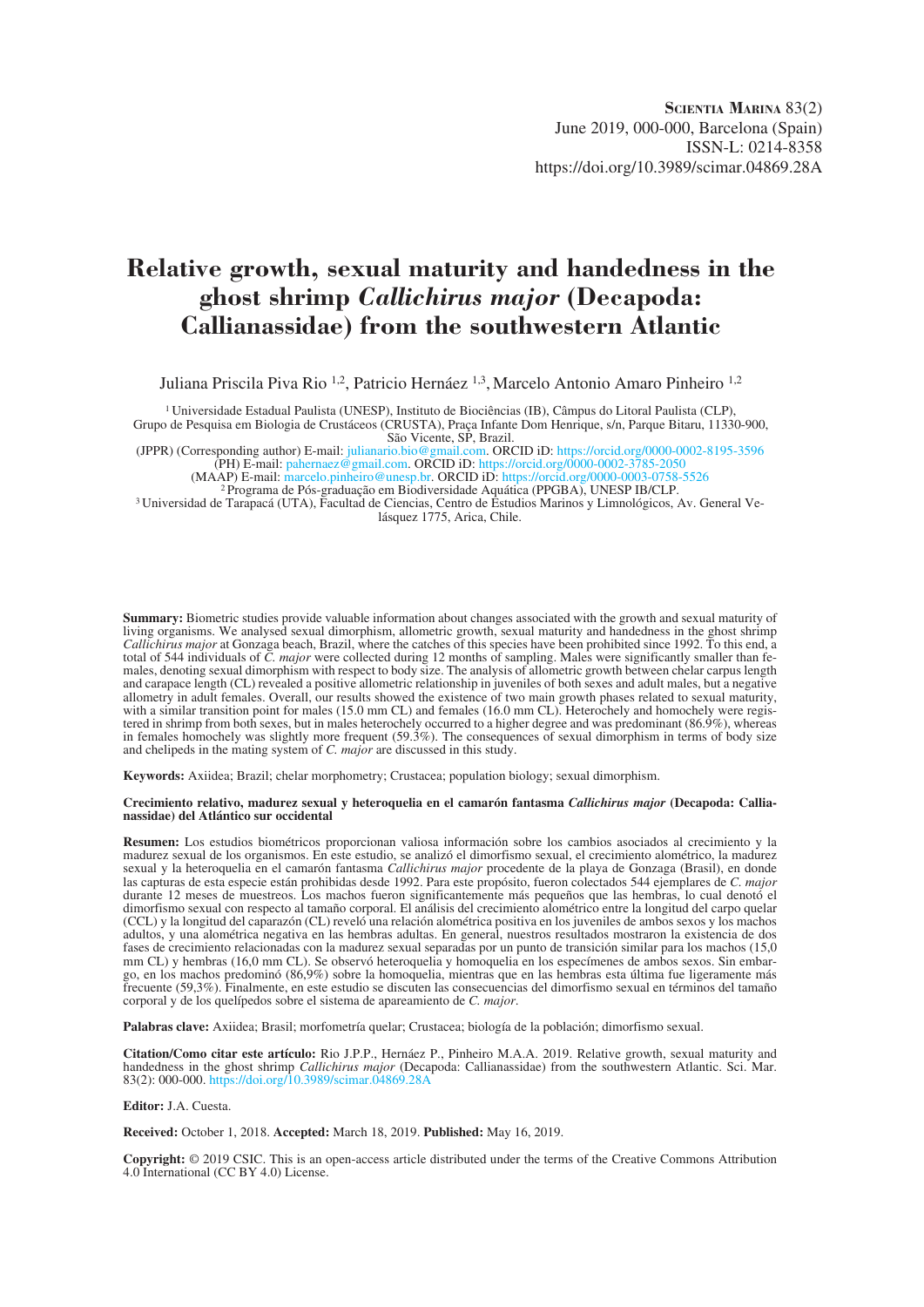## INTRODUCTION

In function of their feeding and behavioural interactions, crustaceans may have specialized claws as a first pair of pereopods (Mariappan et al. 2000). Hartnoll (1974, 2012) mentions a chelar difference (heterochely) in most decapod crustaceans, generally more pronounced in males, which use it in agonistic interactions related to territorial defence or during competition for sexual partners. During post-larval development, decapods can display body changes with the onset of the secondary sexual characters, generating two phases (juvenile and adult) better described by a power function  $(Y=aX^b)$  and separated by a critical moult (puberty moult) (Huxley 1950, Hartnoll 1974). According to Hartnoll (1982), when a dependent variable (e.g. claw size or abdominal article) is related to an independent variable (e.g. body size), growth rate can be obtained by allometric coefficient ('b' constant), generating an isometry (b=1) or allometry (positive b>1 and negative b<1). Such growth patterns are specific to each species and vary as a function of development phase of each sex (juvenile and adult), generating two discontinuous phases of growth and consequently two different levels of allometric coefficients that define the moment of the morphological sexual maturity in decapods (Pinheiro and Fransozo 1998, Pardal-Souza and Pinheiro 2013).

Heterochely, here defined as different-sized chelipeds, is a common attribute in most decapods (e.g. *Aegla franca* Schmitt, 1942: Bueno and Shimizu 2009; *Alpheus brasileiro* Anker, 2012: Pescinelli et al. 2018; *Platyxanthus crenulatus* [Milne-Edwards, 1879]: Laitano et al. 2013), including members of the family Callianassidae Dana, 1852 (collectively known as ghost shrimps). Adult males of callianassids invariably develop one hypertrophied cheliped (heterochely), while females and juveniles have subequal or homochelous chelipeds (Hernáez 2018 and references therein). The handedness or laterality, i.e., the tendency for the major cheliped to appear on a particular side of the body, has been poorly studied in these species. A recent study in the callianassid shrimp *Callichirus seilacheri* (Bott, 1955) demonstrated that the larger chelipeds in adult males develop independently on either the right or left side of the body (Hernáez and João 2018).

The intertidal ghost shrimp *Callichirus major* (Say, 1818) is a conspicuous species on many sandy beaches of the western Atlantic (Felder 2001). Its geographical distribution covers from North Carolina, USA, to Santa Catarina, Brazil (Hay and Shore 1918, Melo 1999). These animals build burrows in sediments, normally inhabited by only one shrimp (Rodrigues 1976). In the adult phase, the males of *C. major* are considered heterochelic due to an expressive claw difference in size/ shape (Rodrigues 1971, 1985, Manning and Felder 1986), but in juveniles and females the chelipeds are "subtly unequal" or considered homochelic (Rodrigues 1971). Chelar types in *C. major* have not been investigated and reported in detail.

Rodrigues (1985) first examined the chelar growth pattern of *C. major* from the Bay of Santos, in the southeastern region of Brazil, based on the relationship between propodus length (PL) and carapace length (CL), finding a negative allometry in juveniles of both sexes and adult females, with a dimorphic pattern and positive allometry in adult males. Subsequently, Alves-Júnior et al. (2014) reported a positive allometry through this species's ontogeny with this same relationship, confirming a higher chelar growth in males than in females for a population of *C. major* from Recife, in the northeastern region of Brazil, a fact explained by the thermal regime promoted by latitudinal influence. Both of these studies considered the growth of a chelar article that reaches a smaller size than the carpus, a noteworthy characteristic in species of the genus *Callichirus* Stimpson, 1866 (Manning and Felder 1986, Hernáez et al. 2015, Hernáez and João 2018). Another recent contribution by Alves-Júnior et al. (2018) indicated that the whole cheliped in *C. major* grows at a higher rate than the carapace, especially for males. It is important to highlight that Hartnoll (1974, 1978) recommends the use of biometric variables resulting from a more prominent chelar article (dependent variable) to estimate the morphological maturity size in males, generally represented by chelar propodus variables.

Furthermore, considering the intense harvest suffered by *C. major* as bait for recreational fishing in several Brazilian regions (Rodrigues and Shimizu 1997, Souza and Borzone 2003, Hernáez et al. 2019), the population of this species often fails to maintain its natural structure and a better representation in size classes. We therefore estimated the chelar relative growth and morphological maturity sizes in *C. major*, using a more reliable biometric variable (carpus size) and based on specimens captured in a stable and well-balanced population protected by law (see Ordinance #850/1992) in Santos Municipality, Brazil. The patterns of handedness in this species were also determined in function of sex through the ontogeny.

# MATERIALS AND METHODS

#### **Sampling and material processing**

Specimens of *C. major* (Fig. 1A) were collected monthly (from March 2016 to February 2017) from the intertidal zone, at Gonzaga beach (23°58′13″S, 46°20′04″W), Santos (SP), southeast coast of Brazil (Fig. 1B). Then, ghost shrimps were randomly collected from burrows with a hand-made "yabbie" pump (diameter=77 mm, length=100 cm). Therefore, to obtain a representative monthly sample size we inspected all visible burrowing holes. After shrimp collection, each specimen was carefully rinsed with seawater, placed in a plastic bag and transported for further analysis in the laboratory. Part of the material analysed in this study was deposited in the Crustacean Biology Research Group (CRUSTA) collection, of UNESP IB/ CLP (CRUSTA 160058).

In the laboratory, each specimen was sexed according to the morphology of the first pair of pleopods (bi-segmented in males; tri-segmented in females; Rio 2018), following the methodology proposed by Hernáez et al. (2018) for other American species of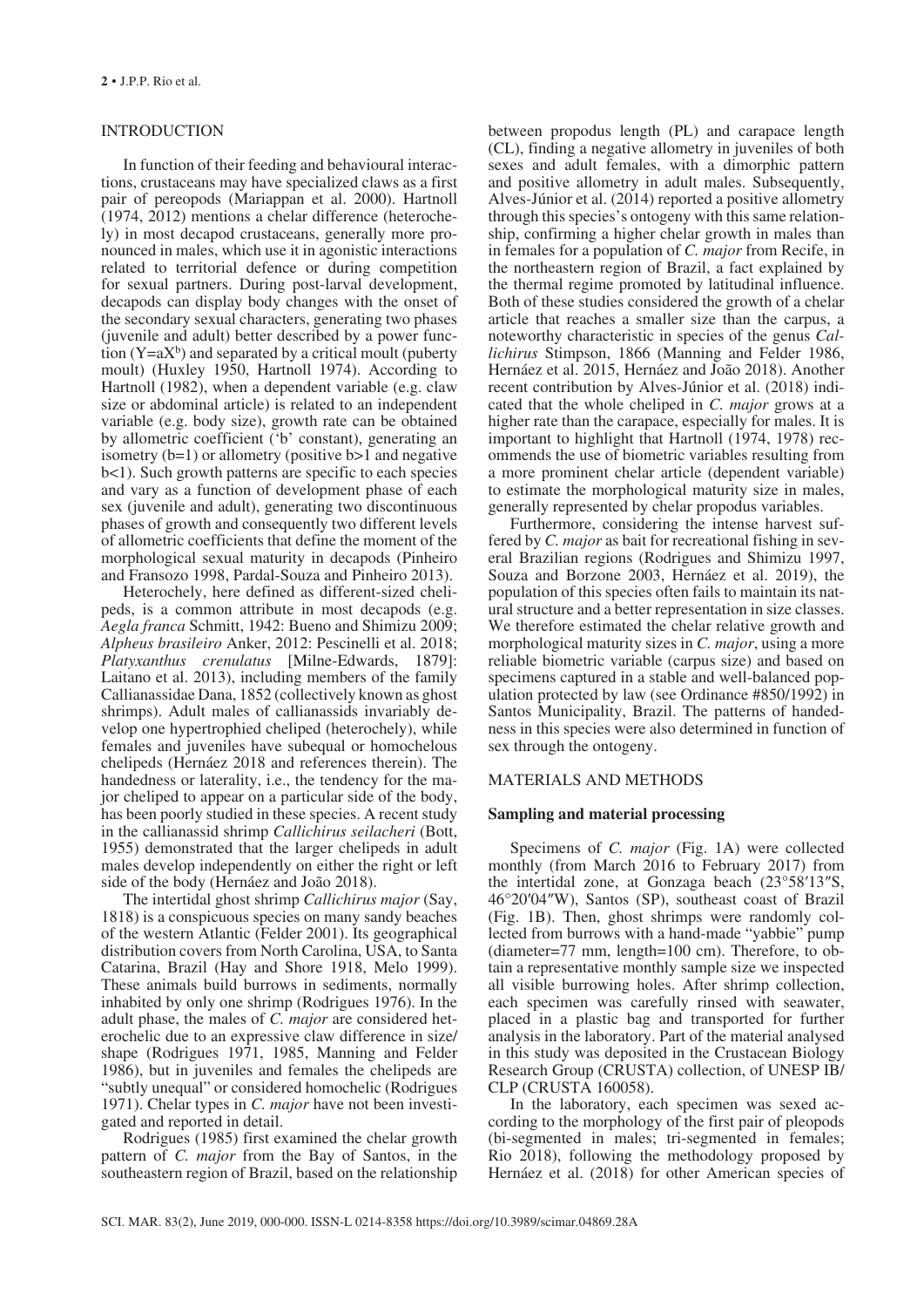

Fig. 1. – Dorsal view of male and female individuals of the ghost shrimp *C. major* (A). Geographical position of the study area (B). Scale bar  $= 1$  cm.

*Callichirus.* The shrimps were measured under a Zeiss Stemi SV-6 stereomicroscope equipped with an image analysis system (Zeiss AxioCam MRc5) (Carl Zeiss, Oberkochen, Germany) to record the CL (from postorbital margin to posterior median region of carapace), right and left chelar carpus length (CCL, between the articulations of the merus and propodus), and chelar carpus height (CCH, between the dorsal and ventral margin, measured in the mid of the article) (Fig. 2).

# **Sexual dimorphism**

The occurrence of sexual dimorphism in *C. major* was evaluated by comparing biometric variable values (CL, CCL and CCH) between sexes using a *t*-test (Sokal and Rohlf 2003), since distribution was normal and variances of the two groups being compared ( $\alpha$ = 0.05) were homogenous.

## **Relative growth and morphological maturity**

Carpus measures (CCL and CCH) were used as dependent variables, each one related to CL, which



Fig. 2. – Male major cheliped used for appendicular measurements and relative growth analyses. CCH, carpus height; CCL, carpus length.

was considered an independent variable (body size). So, the relative growth and morphological maturity of *C. major* were estimated according to two biometric relationships (CCL vs. CL and CCH vs. CL), always considering the measurements of both chelipeds. Data obtained for each biometric relationship were fitted by a power function  $Y=aX^b$  (Huxley 1950, Hartnoll 1974), followed by mathematical procedures indicated by Somerton (1980) and Somerton and Macintosh (1983), to estimate the size at onset of maturity in males and females, using the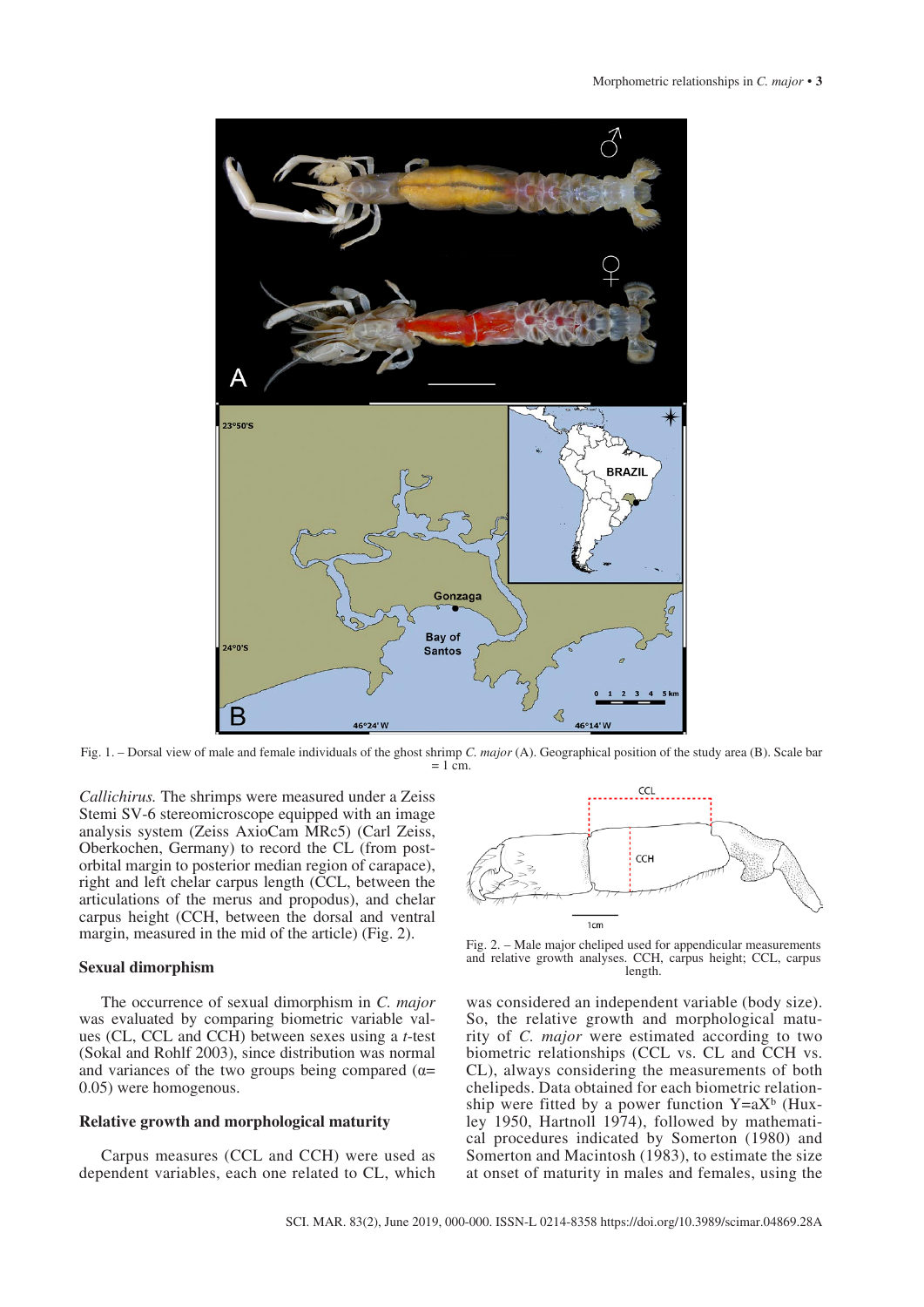Table 1. – *Callichirus major* (Say, 1818). Regression analyses and relative growth pattern (RGP) involving variables measured in the carpus of the major cheliped (CPH, height; CPL, length) in relation to body size (CL, carapace length) of each sex and development phase (juvenile and adult). N, number of individuals; JM, juvenile males; AM, adult males; TM, total males; JF, juvenile females; AF, adult females; TF, total females; +, positive allometry; −, negative allometry). \* P<0.01.

| <b>Biometric Relation</b> | Sex/Phase | N   | Power Function $(Y=aX^b)$        | $\mathbb{R}^2$ (%) | RGP       | $t$ -test $*$ |
|---------------------------|-----------|-----|----------------------------------|--------------------|-----------|---------------|
| CPL vs. CL                | JM        | 44  | $CPL = 0.062 CL^{2.02}$          | 82.5               | $\ddot{}$ | 7.10          |
|                           | AΜ        | 87  | $CPL = 0.310 CL^{1.42}$          | 35.2               | $\ddot{}$ | 2.02          |
|                           | <b>TM</b> | 131 | $CPL = 0.1015 CL^{1.82}$         | 85.8               |           | 1.83          |
|                           | JF        | 56  | $CPL = 0.390 CL$ <sup>1.22</sup> | 87.8               | $^{+}$    | 3.81          |
|                           | AF        | 247 | $CPL = 4.584 CL^{0.34}$          | 10.8               |           | $-10.47$      |
|                           | TF        | 303 | $CPL = 0.951 CL$ 0.87            | 74.0               |           | $-3.72$       |
| CPH vs. CL                | JM        | 44  | $CPH = 0.053 CL^{1.92}$          | 83.0               | $^{+}$    | 6.95          |
|                           | AΜ        | 87  | $CPH = 1.152 CL^{0.77}$          | 23.6               |           | $-2.32$       |
|                           | <b>TM</b> | 131 | $CPH = 0.161 CL$ <sup>1.47</sup> | 83.9               | $^{+}$    | 2.68          |
|                           | JF        | 55  | $CPH = 0.198 CL$ <sup>1.37</sup> | 82.8               | $\ddot{}$ | 5.63          |
|                           | AF        | 248 | $CPH = 5.735 CL^{0.16}$          | 2.1                |           | $-9.88$       |
|                           | TF        | 303 | $CPH = 0.6518 CL^{0.91}$         | 65.7               |           | $-3.99$       |

*segmented* package of the R software version 2.13.0 (R Core Team 2013). The constant "a" represents the intercept of the regression line on the y-axis, while the constant "b" represents the slope of the mathematic equation, and also the growth level of the dependent variable in relation to an independent one (isometry, b=1; negative allometry, b<1; positive allometry, b>1) (Hartnoll 1982). The fit of the regression line to data in each biometric relation was evaluated by a determination coefficient  $(R^2)$  based on logarithmic values of the variables. Student t-tests were employed to verify growth level, verifying the contrast of "b" from unit, and the Snedecor F-test was used to confirm one or two growth regression lines (Sokal and Rohlf 2003,  $\alpha$ =0.05). Ghost shrimps with missing claws or limbs were excluded from the allometric analyses.

#### **Handedness and chelar types**

We explored whether the larger cheliped is carried at the right or left side of the body using a new methodology different from those commonly used in the literature (see Davanso et al. 2016 and references therein). For each specimen, a handedness ratio (HR) of the chelipeds was established on the basis of the variable CCL, using the division of the size of the right chelar carpus by the size of the left chelar carpus (HR=CCLR/CCLL). Specimens were classified as homochelous (HO, when HR=1) or heterochelous (HE, when  $HR \neq 1$ ), the latter emphasizing the handedness: right (RHE) or left (LHE) heterochely. To minimize misclassification, homochelous specimens were covered by the confidence interval represented by 0.90≤HR≤1.10, which confirmed a small difference between the right and left carpus sizes. With this classification, heterochelic specimens were recognized as right (HR>1.10) and left (HR<0.90) heterochelic. The heterochely level of each specimen was obtained by subtracting the largest from the smallest CCL value and the result was expressed as a percentage. The proportion of homo and heterochelous specimens was contrasted between males and females through the ontogeny, revealed by chi-square test  $(χ²)$  on statistical significance level of 5%.

## RESULTS

## **Statistical summary and sexual dimorphism**

A total of 544 specimens of *C. major* were collected during the study period, of which 162 (29.8%) were males and 382 (70.2%) females, including 166 ovigerous females. The first pleopod is sexually dimorphic from the juvenile to the adult phase of *C. major*, which favoured the sex determination of all collected specimens in this species. The overall sex ratio differed significantly from evenness (males:females =0.30: 1.00;  $\chi^2$ =88.97, p<0.05). Males measured 8.2 to 20.5 mm CL (mean±sd:15.4±3.0 mm) and females 7.3 to 25.1 mm CL (17.5±2.9 mm). Females, on average, were significantly larger than males  $(t=6.85,$  $P=2.68\ 10^{-11}$ , denoting an evident sexual dimorphism with respect to CL body size. Male CCL ranged from 4.7 to 23.8 mm  $(15.2\pm5.4 \text{ mm})$ , whereas female CCL ranged from 5.1 to 13.4 mm  $(11.7\pm1.9 \text{ mm})$ , being on average significantly greater in males than females  $(t=-9.92; P=\overline{5.34} 10^{-21})$ . Inversely, CCH did not differ between males  $(2.8 \text{ to } 13.3 \text{ mm}; 9.0\pm2.5 \text{ mm})$ and females (2.9 to 10.9 mm;  $8.8 \pm 1.5$  mm) (t=-1.19;  $P=0.23$ ).

#### **Relative growth and morphological maturity**

The chelar carpus relationships (CCL vs. CL and CCH vs. CL) showed some variations regarding the relative growth in different development phases for the two sexes (see juveniles and adults in Table 1), with two linear models better fitted in each case than in a single model.

A positive allometry was detected in the CCL vs. CL ratio through the ontogeny of males (Fig. 3A), with a higher slope in juveniles (b=2.02; θ=63.7°) than in adults (b=1.42;  $\theta$ =54.8°), differing by 8.9° between these regression lines. A different pattern was obtained in the CCH vs. CL ratio of males (Fig. 4A), where juveniles also grew in positive allometry (b*=*1.92; θ*=*62.5°), but in the adult phase the growth was classified as allometric negative (b*=*0.77; θ*=*37.6°). In the latter case, the slope of log-regression lines was reduced by 24.9°, i.e. three times more than the biometric relationship CCL vs. CL.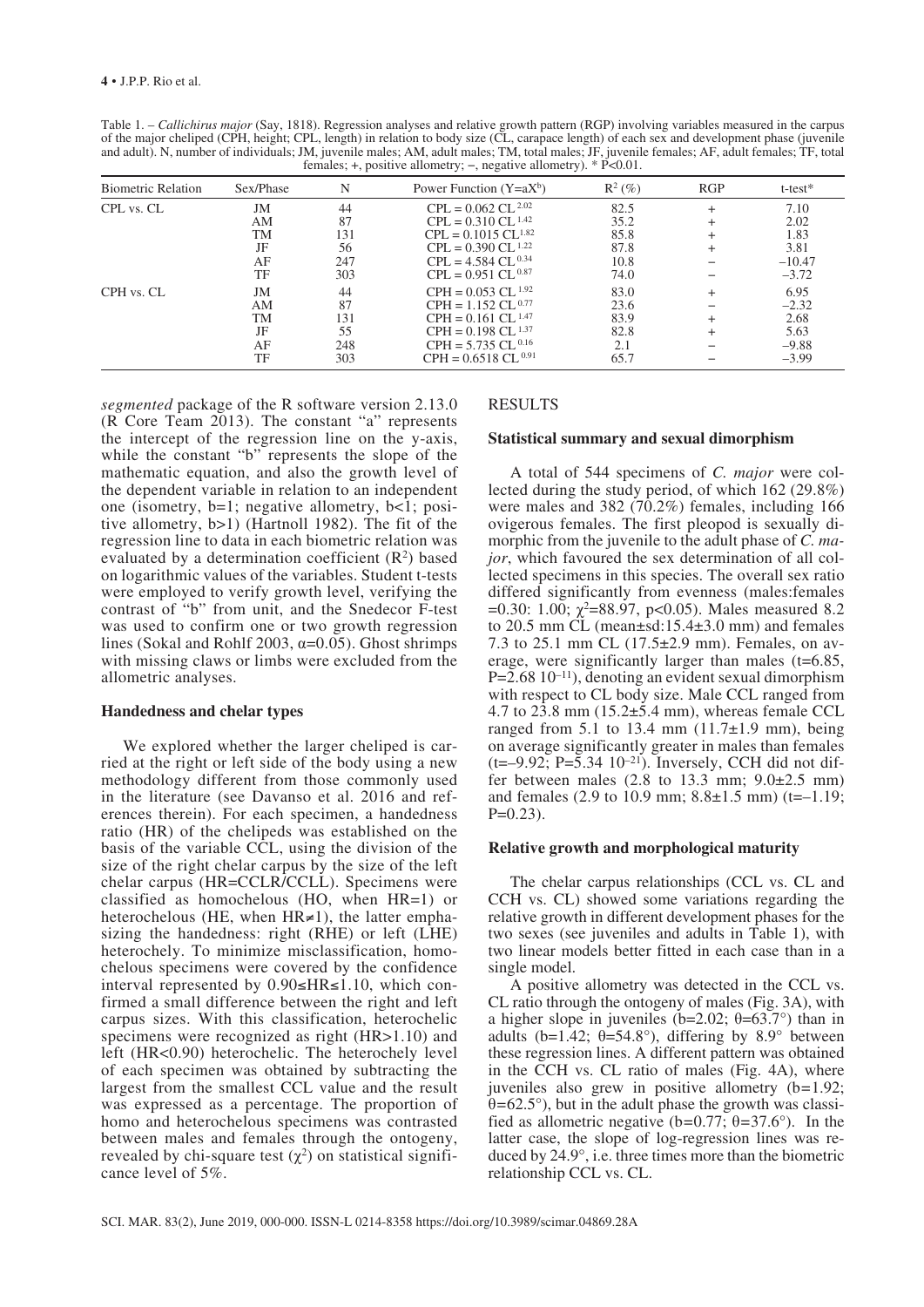

Fig. 3. – Biometric relationship CCL vs. CL, regression analyses of both development phases in males (A) and females (B), and size of morphological maturity. CCL, carpus length of the major cheliped; CL, carapace length; light points, juveniles; dark points, adults.

In females, a positive allometric growth of the CCL vs. CL ratio (b=1.22; θ=50.7°) was detected during the juvenile phase (Fig. 3B), changing to negative allometric growth in the adult phase (b=0.34;  $\theta$ =18.8°), with a slope reduction by 31.9° when these log-regression lines were compared. This same allometric pattern was obtained for the CCH vs. CL ratio (Fig. 4B) in both juvenile (b*=*1.37; θ*=*53.9°) and adult females (b*=*0.16; θ*=*9.1°), with a deflection of 44.8° between regression slopes.

Summarizing, changes in regression slopes between development phases (see Table 1) were detected in chelar growth pattern when used invariably between length or height of carpus of *C. major*. Otherwise, in adult females these two carpal measurements showed a reduced growth pattern indicating b-values of 0.34 (CCL) and 0.16 (CCH), even with a relative growth more evident to CCL than to CCH.

For the ratios CCL vs. CL and CCH vs. CL the breaking points between regression lines (juvenile and adult) were located at 14.9 and 16.3 mm CL and at 15.0 and 16.2 mm CL for males and females, respectively. Synchronicity was observed among the estimated sizes, independent of the biometric variable of the chelar carpus (CCL or CCH), but more pronounced in CCH due to the expressive difference between slopes (b-values) of the regression lines (juvenile and adult).



Fig. 4. – Biometric relationship CCH vs. CL, regression analyses of both development phases in males (A) and females (B), and size of morphological maturity. CCL, carpus length of the major cheliped; CL, carapace length; light points, juveniles; dark points, adults.

Table 2. – *Callichirus major* (Say, 1818). Handedness ratio (HR) in each sex expressed by division of the carpus length from the right by left chelipeds (HR = CPLR / CPLL). N, number of individuals; % relative frequency; HO, homochely; LHE, left heterochely; RHE, right heterochely; Min., minimum value; Max., maximum value; x, mean; sd, standard deviation; CV (%), percentual coefficient of variation.

| Chelar<br>Morphotypes | N   | $\%$ | Min. | Handedness Ratio<br>Max. | CV(%)           |      |
|-----------------------|-----|------|------|--------------------------|-----------------|------|
| Males                 |     |      |      |                          |                 |      |
| <b>LHE</b>            | 54  | 41.2 | 0.47 | 0.89                     | $0.64 \pm 0.11$ | 16.7 |
| HO                    | 17  | 13.0 | 0.92 | 1.09                     | $0.99 \pm 0.05$ | 4.6  |
| <b>RHE</b>            | 60  | 45.8 | 1.12 | 2.48                     | $1.58 \pm 0.32$ | 20.0 |
| Total                 | 131 | 100  | 0.47 | 2.48                     | $1.11 \pm 0.49$ | 44.4 |
| Females               |     |      |      |                          |                 |      |
| LHE                   | 65  | 21.5 | 0.67 | 0.89                     | $0.84 \pm 0.05$ | 6.0  |
| HO                    | 178 | 58.7 | 0.90 | 1.10                     | $0.99 \pm 0.05$ | 5.1  |
| RHE                   | 60  | 19.8 | 1.11 | 1.48                     | $1.21 \pm 0.09$ | 7.6  |
| Total                 | 303 | 100  | 0.67 | 1.48                     | $1.00 \pm 0.13$ | 13.4 |
|                       |     |      |      |                          |                 |      |

#### **Handedness and chelar types**

Heterochely was predominant in 86.9% of the males (13.1% were homochelous), with the inverse observation occurring in females (59.3% homochelous and 40.7% heterochelous). There was no specific laterality for heterochely in both sexes (Table 2): males (RHE=45.8% and LHE=41.2%;  $\gamma^2$ =0.22; P>0.01); and females (RHE=19.8% and LHE=21.5%;  $\chi^2$ =0.52; P>0.01). In homochely, CCL in males  $(7.7\pm2.2 \text{ mm})$  was smaller than in females  $(11.2\pm1.8 \text{ m})$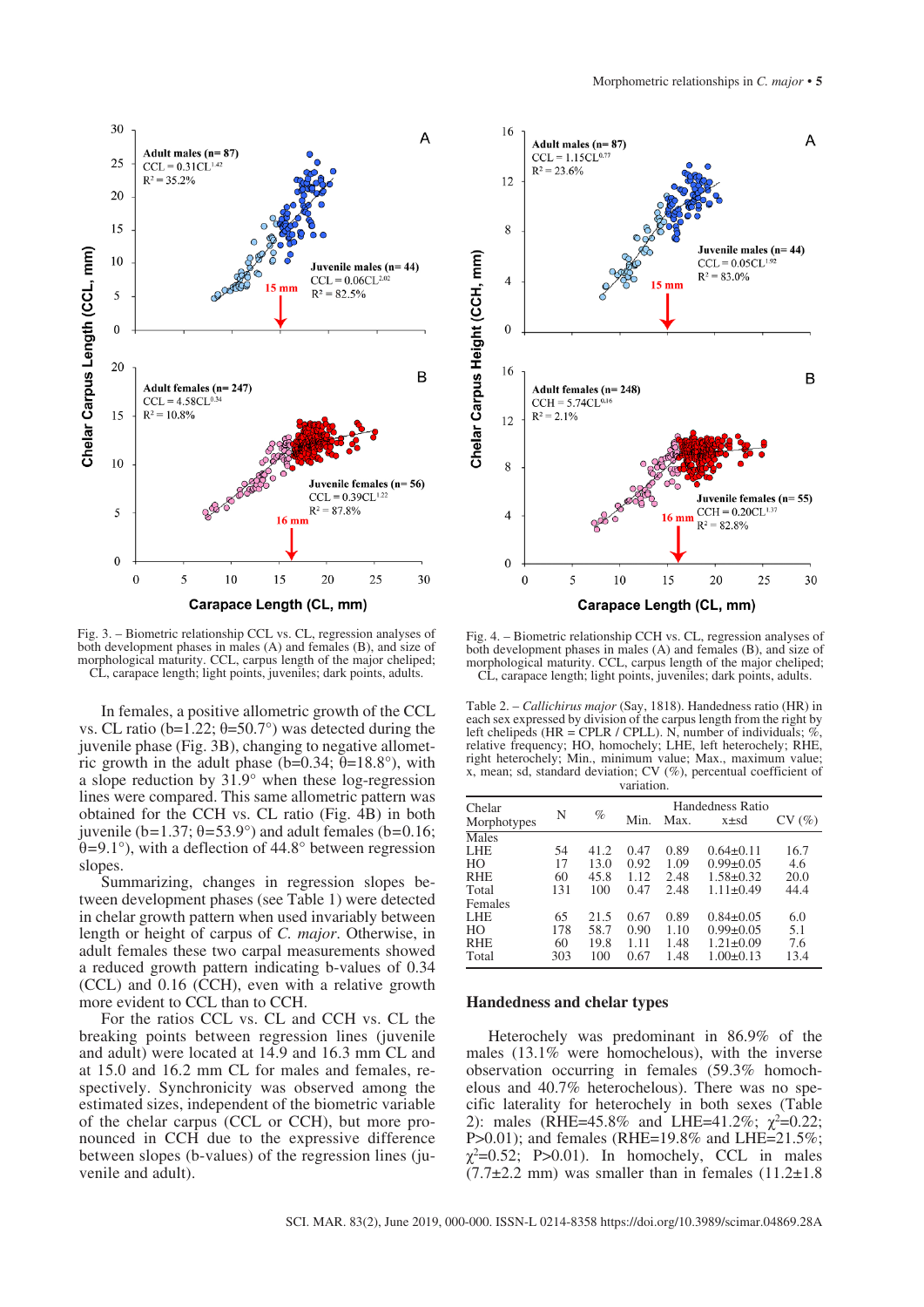

Fig. 5. – Handedness rate (HR) between chelipeds related to carapace length (CL), expressed in three chelar types in males (A) and females (B). HO, homochelous (circles); RHE, right heterochelous (triangles); and LHE, left heterochelous (squares).

mm) (t=–7.29; P=8.44  $10^{-12}$ ), a fact also occurring in males with smaller sizes (CL<16 mm; N=17). The opposite occurred for heterochely, with the CCL of males  $(15.2\pm5.4 \text{ mm})$  larger than in females  $(11.7\pm1.9 \text{ mm})$  $(t=-9.92; P=5.34 \ 10^{-21})$ , but absence of expressive laterality for males (right,  $16.2\pm4.8$  mm; left,  $16.3\pm4.7$ mm; t=0.32; P*=*0.75) and females (right, 12.4±1.7 mm; left, 12.4±1.8 mm; t=–0.85; P*=*0.40).

Heterochely was more evident in males than females of *C. major*, with the former having a difference between chelipeds (34.4 to 35.7%) twice as great as the latter (16.4 to 16.8%). Nevertheless, this finding confirmed a percentage similarity between right and left major chelipeds in each sex, confirming the absence of laterality (males, t=0.12; P*=*0.91; females, t=0.04; P*=*0.97). In homochelous specimens this occurred at a lower percentage difference between chelipeds (males, 3.8 $\pm$ 2.4%; females, 4.3 $\pm$ 2.7%), with no differences between the sexes (t=–0.81; P*=*0.42).

Our results revealed that HR did not differ in between the sexes in homochelous specimens (males,  $0.99\pm0.05$  = females,  $0.99\pm0.05$ ; t=0.35; P=0.98), while in heterochelous specimens a variation was confirmed: the major right claw (males,  $1.58 \pm 0.32 \neq$  females, 1.21 $\pm$ 0.09; t=–8.63; P=1.58 10<sup>-12</sup>); and the major left claw (males,  $0.64\pm0.11 \neq$  females,  $0.84\pm0.05$ ; t=12.14; P*=*2.20 10–16) (Table 2). This HR was also confirmed in all the size classes (CL), confirming two morphotypes (homo- and heterochelous) for *C. major*, regardless of sex (Fig. 5). A reduced coefficient of variation for HR was found when CL<10 mm (males, 7.2%; females, 8.1%), which increases this parameter in larger sizes, specifically in males (45.0%), while in females the percentage was three times smaller (13.6%).

*C. major* had the most evident heterochely from 10 mm CL, especially in males, with the carpus of the major cheliped showing an expressive change in the growth rate between 15 and 16 mm CL. It is possible that cheliped differentiation begins a little before the size of maturity, but it is still subtle, and exacerbated in males after the inflection point (puberty moult) that marks the ontogeny of this species.

#### DISCUSSION

Females of *C. major* attained a larger body size than males, thus confirming the general trend reported in other callianassid shrimps (e.g. *Biffarius filholi* [A. Milne-Edwards, 1878], Devine 1966; *Callichirus garthi* [Retamal, 1975], Hernáez and Wehrtmann 2007; *Lepidophthalmus siriboia* Felder and Rodrigues, 1993, Rosa-Filho et al. 2013; for exceptions, *Trypaea australiensis* Dana, 1852, Hailstone and Stephenson 1961). One of the few experimental studies about behaviour of ghost shrimps indicated that mating success does not depend on male size, because in these species the male does not guard the female during the sexual encounter (Somiya and Tamaki 2017). Therefore, there is no sexual selection for a large body in males of callianassid shrimps, as is likely to be the case in *C. major*. Moreover, small body size and one hypertrophied cheliped in males are obviously advantageous for reproduction in *C. major* given the considerable number of ovigerous females (>40%) observed by us during several sampling months.

Aggressive interactions are common in *C. major* when two male individuals encounter each other within a gallery, so the development of larger chelipeds in species of this genus might give comparative advantages during territory defense or also during competition for sexual partners (Rodrigues and Höld 1990). In males of *C. major*, the growth of the cheliped carpus showed positive allometry in individuals larger than 15 mm CL (Figs 3A, 4A), resulting in larger ghost shrimps likely having stronger chelipeds. However, relative growth of the cheliped length in males had a positive allometric pattern in both ontogenetic phases, independent of the article considered (carpus or propodus). This pattern differed from *C. garthi*, in which the PL grew more in adults (Hernáez and Wehrtmann 2007), a fact that was unfortunately not evaluated by us or other studies on *C. major* (Alves-Júnior et al. 2014, 2018, Rosa et al. 2018). In females of *C. major*, the relative growth pattern did not differ between biometric relationships involving the propodus or carpus of the cheliped as a dependent variable. This fact was also reported in *Lepidophthalmus louisianensis* (Schmitt,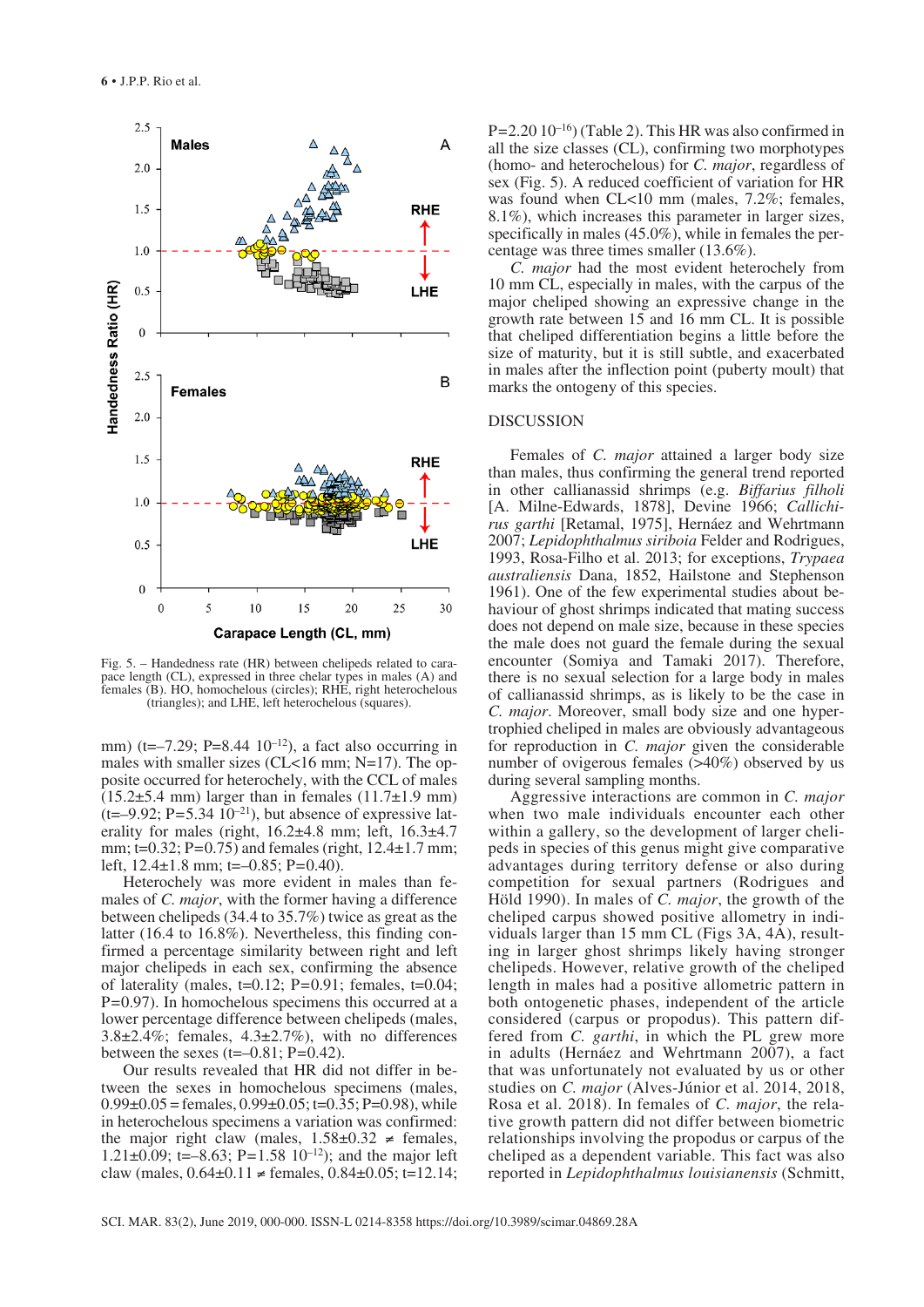Table 3. – Relative growth patterns (0, isometry; +, positive allometry; −, negative allometry) in Callianassidae, by sex and development phases (J, juveniles; A, adults), considering carapace length (CL) as an independent variable in function of the dependent variables (CPH, carpus height; CPL, carpus length; PH, propodus height; PL, propodus length; PW, propodus width), measured in the major cheliped. A-J, difference level of allometry between adults (A) and juveniles (J); np, not possible. \* Currently accepted as *Callichirus garthi*; \*\* Positive allometric growth informed for each sex, but not for each development phase.

| <b>Species</b>                | Author (Year)                                                | <b>Biometric</b><br>relationships    |                                     | Males<br>А                          | A-J                 |                                      | Females<br>А                        | $A-J$               |
|-------------------------------|--------------------------------------------------------------|--------------------------------------|-------------------------------------|-------------------------------------|---------------------|--------------------------------------|-------------------------------------|---------------------|
| Callichirus garthi*           | Hernáez and Wehrtmann (2007)                                 | PL vs. CL                            | $0.90(-)$                           | $2.32(+)$                           | 1.42                | $0.90(-)$                            | $0.86(-)$                           | $-0.04$             |
| Callichirus major             | Rodrigues (1985)                                             | PL vs. CL                            | $1.25(+)$                           | $1.38(+)$                           | 0.13                | $0.76(-)$                            | $0.90(-)$                           | 0.14                |
|                               | Alves-Júnior et al. (2014)**<br>Alves-Júnior et al. (2018)** | PL vs. CL<br>CPL vs. CL<br>PL vs. CL | $1.67(+)$<br>$2.02(+)$<br>$2.14(+)$ | $1.67(+)$<br>$1.42(+)$<br>$2.14(+)$ | np<br>$-0.60$<br>np | $1.48(+)$<br>$1.22(f+)$<br>$1.36(+)$ | $1.48(+)$<br>$0.34(-)$<br>$1.36(+)$ | np<br>$-0.88$<br>np |
|                               | Present study                                                | CPH vs. CL                           | $1.92(+)$                           | $0.77(-)$                           | $-1.15$             | $1.37(+)$                            | $0.16(-)$                           | $-1.21$             |
| Callichirus seilacheri        | Hernáez and João (2018)                                      | CPL vs. CL                           | 1.07(0)                             | $1.61 (+)$                          | 0.54                | 0.96(0)                              | 0.92(0)                             | $-0.04$             |
| Lepidophthalmus louisianensis | Felder and Lovett (1989)                                     | PW vs. CL<br>PH vs. CL               | $1.64(+)$<br>$1.36(+)$              | $1.35(+)$<br>$1.17(+)$              | $-0.29$<br>$-0.19$  | $1.90(+)$<br>$1.46(+)$               | $0.61(-)$<br>$0.70(-)$              | $-1.29$<br>$-0.76$  |
| Lepidophthalmus sinuensis     | Nates and Felder (1999)                                      | PW vs. CL<br>PH vs. CL               | $1.53(+)$<br>$1.44(+)$              | $1.61 (+)$<br>$1.48(+)$             | 0.08<br>0.04        | $1.63 (+)$<br>$1.47(+)$              | $0.44(-)$<br>$0.49(-)$              | $-1.19$<br>$-0.98$  |

1935) and *Lepidophthalmus sinuensis* Lemaitre and Rodrigues, 1991 (Table 3), and has been associated with the fact that female callianassids usually invest less energy in chelar growth than males (Hernáez and João 2018), because the reproductive success of females depends on reaching a larger body size and not larger chelipeds (see Bauer 2004).

Biometric relationships involving variables measured from cheliped articles with higher growth can be used with success in maturity size estimates. This fact was verified in our study with chelar carpus variables of *C. major*, when compared with studies in which PL was used. A longer carpus than propodus seems to be a common character in heterochelic chelipeds of the *Callichirus* species previously studied (see Fig. 6). In contrast, other genera in Callianassidae have a chelar propodus that is more developed than the carpus (Manning and Felder 1991). Moreover, according to Hyzny and Muller (2010), even in other genera with an elongated carpus (e.g. *Trypaea* Dana, 1852 and *Podocallichirus*  Sakai, 1999), this article has never been so developed as in the *Callichirus* species.

The inflection point between two straight lines represents the size of puberty moult (morphological maturity), from which juvenile and adult phases can be potentially separated (Hartnoll 1974, 1978). Our results revealed maturity sizes at 15 mm CL (males) and 16 mm CL (females), which are greater than those found for *C. major* by Rodrigues (1985), in which PL was used as a dependent variable (11 to 14 mm CL, respectively) and by Alves-Júnior et al. 2018 (11.2 mm for males and 11.04 mm for females, based on major cheliped propodus length). Alternatively, we detected that male heterochely of *C. major* started from 10 mm CL, reinforcing the information reported previously by these authors. Furthermore, the greater difference between b-values (see Table 3: A-J =–0.60 to  $-1.15$ ) was obtained with the biometric relationships involving the carpus of the cheliped, independent of the variable considered (length or height). These values were negative and smaller than those found for other callianassid species (see Table 3), which can be related to the morphological structure of *Callichirus* chelipeds, as observed in Figure 6.



Fig. 6. – Male larger cheliped (carpus in grey) in four American species of *Callichirus*: A, *C. garthi*; B, *C. islagrande*; C, *C. major*; and D, *C. seilacheri*. (A, D, redrawn from Hernáez et al. 2015; B, Hernáez unpublished data; C, present study).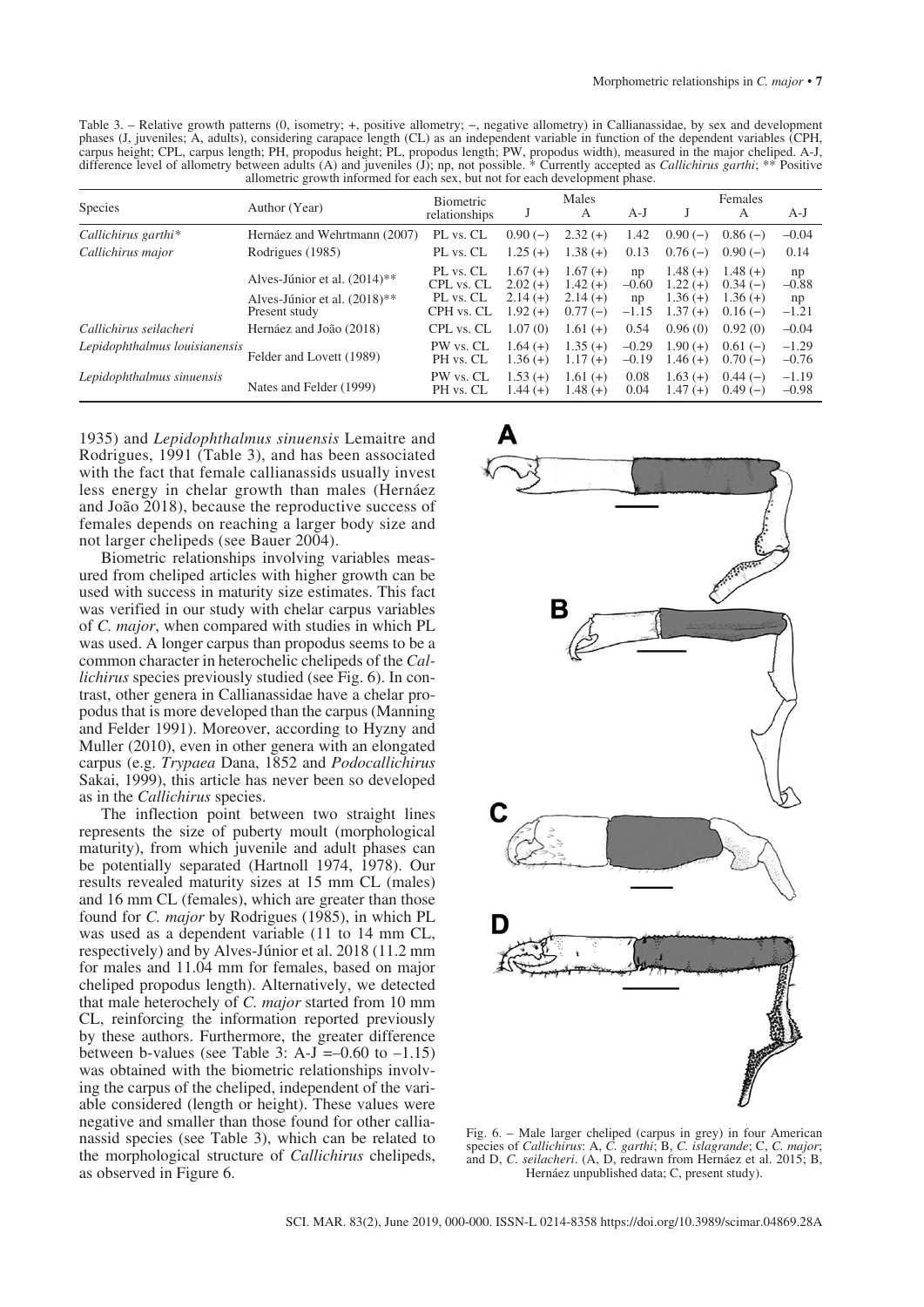Heterochelous males were common in *C. major* (87%) from Gonzaga beach, as occurs with other species of the genus *Callichirus* (Manning and Felder 1986, Hernáez and Wehrtmann 2007, Hernáez et al. 2015). On the other hand, most females of *C. major* were homochelous (59.3%). This information is also original for this species, because Manning and Felder (1986, 1991) indicated similar cheliped sizes in juveniles and adult females, the latter previously considered 'almost homochelous' or having a 'subtly unequal size'. Females of *C. major* had a greater mean size (CL) than males, but showed chelipeds with smaller sizes and slightly heterochelic. Furthermore, both sexes of *C. major* did not show laterality of the chelipeds in relation to the carpus length, which is a peculiar characteristic in Callianassidae species: e.g. *Lepidophthalmus louisianensis* (=*Callianassa louisianensis*), studied by Felder and Lovett (1989); *Biffarius filholi* studied by Berkenbusch and Rowden (1998); *Pestarella tyrrhena*  (Petagna, 1792) (=*Callianassa tyrrhena*), according to Dworschak (1998); and *Lepidophthalmus sinuensis*, reported by Nates and Felder (1999).

According to Rodrigues and Höld (1990), the hypertrophied chelipeds in males of *C. major* are often used to defend galleries against invasion from other shrimps from the same or opposite sex. This information and the presence of a high frequency of heterochelous males in relation to heterochelous females suggest an intense male-male competition for sexual partners in *C. major*, and therefore offers indirect evidence of polygamy in this species. Alternatively, a low frequency of adult males in *C. major* were homochelous, which might be related to male feminization caused by hormonal production of the ovarian part of the testis. According to Souza et al. (2017), the ovarian section of the testis in adult males of *C. major* does not appear to be functional, because there are no ducts for releasing oocytes. However, the same authors mention the existence of mature oocytes in the male gonad, so it is totally possible that the ovarian section is producing hormones that feminize the individual.

Summarizing, in *C. major* the chelar growth differed according to sex and ontogenetic phases (juvenile and adults), changing with the onset of morphological maturity (15-16 mm CL), when an evident sexual dimorphism was detected (e.g. higher chelar size in males, mainly in adults). Analysis of biometric variables in callianassids, based on the carpus of the cheliped (length and height), can sometimes be more effective during the estimation of morphologic maturity size. Two morphotypes were described in this species according to their chelar sizes (homo- and heterochelous), an attribute observed in both sexes, although heterochely was more frequent (and evident) in adult males. The individuals of each sex did not show laterality of the major cheliped (handedness).

#### ACKNOWLEDGEMENTS

This study was supported by CAPES (Coordination of Improvement of Higher-Level Personnel, # 1688290), which funded the master scholarship to JPPR; by CNPq (National Council for Scientific and Technological Development, # 303286/2016-4), for the research aid to MAAP; and by FAPESP (São Paulo State Research Foundation, # 2015/09020-0) for the postdoctoral scholarship to PH. The authors also thank SISBIO (Brazilian Institute of Environment and Renewable Natural Resources, # 53567-1) for the licence granted to collect the animals; Akeme Matsunaga, Camila Pimenta and Michel Angeloni (members of CRUSTA - Research Group on Crustacean Biology) for helping with field samples, and André Pezzuol for the transportation of all material and equipment on the field trips. Finally, our special thanks are given to the anonymous reviewers, who helped improve the content and format of this manuscript.

#### REFERENCES

- Alves-Júnior F.A., Feitosa F.A.N, Araújo M. 2014. Crescimento alométrico de *Callichirus major* (Say 1818) (Crustacea: Callianassidae) em uma praia arenosa do nordeste brasileiro. Trop. Oceanogr. 42: 13-21. [In Portuguese] <https://doi.org/10.5914/tropocean.v42i3.5766>
- Alves-Júnior F.A., Santana J.L., Figueiredo A.M.F., et al. 2018. Population and reproductive biology of *Callichirus major* (Say, 1818) (Decapoda: Axiidae: Callianassidae) in an urban beach, Northeastern Brazil. Pan-Am. J. Aquat. Sci. 13: 166-178.
- Bauer R.T. 2004. Remarkable shrimps. Norman OK: Oklahoma University Press. 282 pages.
- Berkenbusch K., Rowden A.A. 1998. Population dynamics of the burrowing ghost shrimp *Callianassa filholi* on an intertidal sandflat in New Zealand (Decapoda: Thalassinidea). Ophelia 49: 55-69.
- <https://doi.org/10.1080/00785326.1998.10409373>
- Bueno S.L.S., Shimizu R.M. 2009. Allometric growth, sexual maturity, and adult male chelae dimorphism in *Aegla franca* (Decapoda: Anomura: Aeglidae). J. Crustac. Biol. 29: 317-328. https://doi.org/10.1651/0
- Davanso T.M., Taddei F.G., Hirose G.L., et al. 2016. Sexual maturity, handedness and sexual dimorphism of the freshwater crab *Dilocarcinus pagei* in south eastern Brazil. Bol. Inst. Pesca 42: 269-279.

<https://doi.org/10.20950/1678-2305.2016v42n2p269>

- Devine C.E. 1966. Ecology of *Callianassa filholi* Milne-Edwards, 1878 (Crustacea, Thalassinidea). T. Roy. Soc. Nz. 8: 93-110.
- Dworschak P.C. 1998. Observations on the biology of the burrowing mud shrimps *Callianassa tyrrhena* and *C. candida* (Decapoda: Thalassinidea). J. Nat. Hist. 32: 1535-1548. 10.1080/002
- Felder D.L. 2001. Diversity and ecological significance of deepburrowing macrocrustaceans in coastal tropical waters of Americas (Decapoda: Thalassinidea). Interciencia 26: 440-449.
- Felder D.L., Lovett D.L. 1989. Relative growth and sexual maturation in the estuarine ghost shrimp *Callianassa louisianensis* Schmitt, 1935. J. Crustac. Biol. 9: 540-553. https://doi.org/10.1163/193
- Hailstone T.S., Stephenson W. 1961. The biology of *Callianassa* (*Trypaea*) *australiensis* Dana, 1852 (Crustacea, Thalassinidea). Univ. Queensl. Pap. 1: 259-285.
- Hartnoll R.G. 1974. Variation in growth pattern between some secondary sexual characters in crabs (Decapoda, Brachyura). Crustaceana 27: 151-156.

<https://doi.org/10.1163/156854074X00334>

- Hartnoll R.G. 1978. The determination of relative growth in Crustacea. Crustaceana 34: 281-293. <https://doi.org/10.1163/156854078X00844>
- Hartnoll R.G. 1982. Growth. In: Abele L.G. (ed), The biology of Crustacea – Embryology, Morphology and Genetics. Academic Press, New York, pp. 111-196.
- Hartnoll R.G. 2012. Relative growth: description and analysis. In: Schram F.R., von Vaupel Klein J.C. (eds), Treatise on Zoology. The Crustacea – Anatomy, Taxonomy, Biology. Brill, Leiden, pp. 365-401.
	- [https://doi.org/10.1163/9789004188259\\_008](https://doi.org/10.1163/9789004188259_008)

Hay W.P., Shore C.A. 1918. The decapod crustaceans of Beaufort,